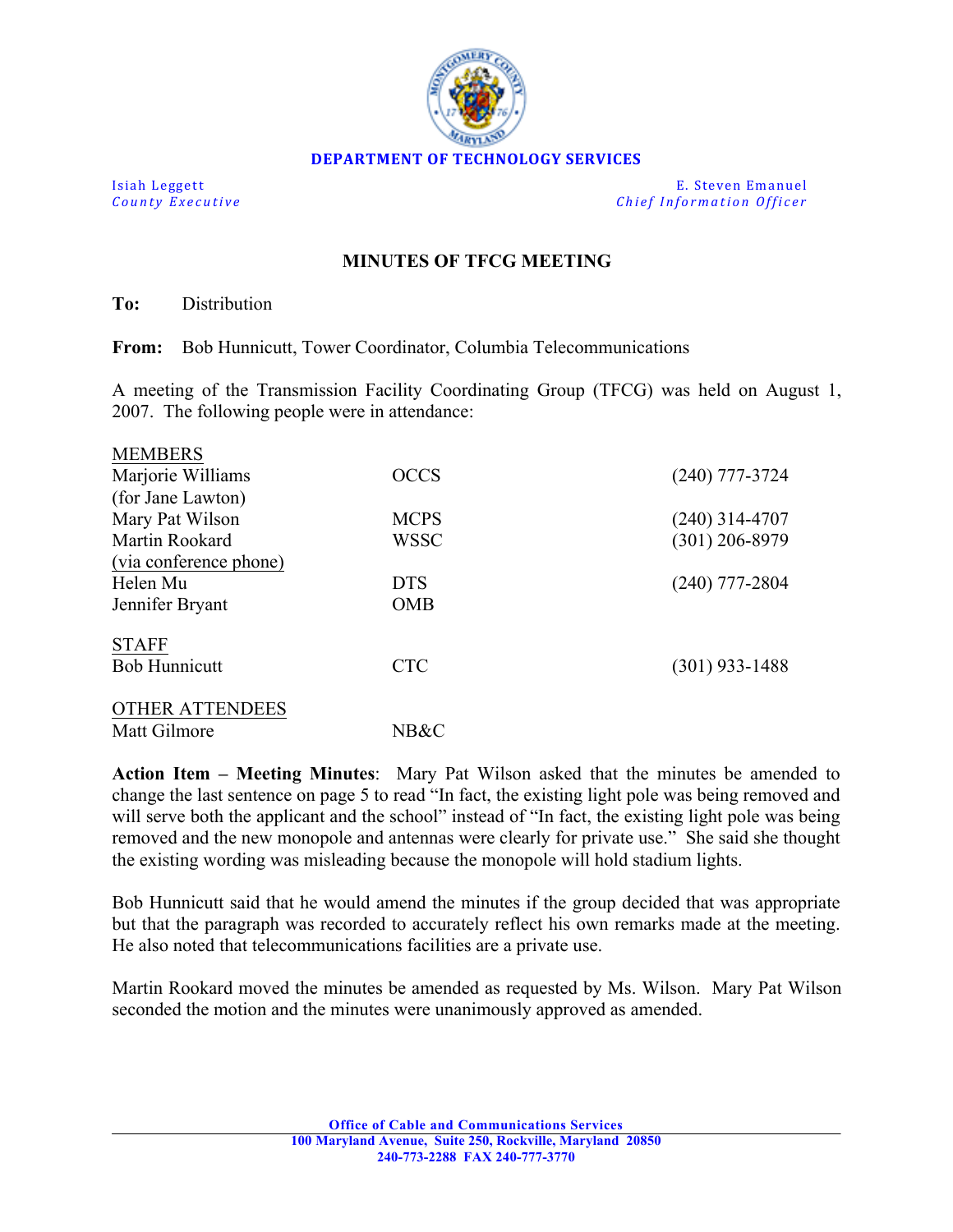Minutes of TFCG Meeting Held August 1, 2007 Page 2 of 3

## **Consent Agenda Applications:**

- 1. Sprint/Nextel application to replace antennas on the penthouse walls of The Promenade building located at 5225 Pooks Hill Road in Bethesda (Application #200706-03).
- 2. Sprint/Nextel application to replace antennas on an existing 120' tree monopole on the Baptist Home for Children property located at 6301 Greentree Road in Bethesda (Application #200707-01).
- 3. Sprint/Nextel application to replace antennas on an existing 80' PEPCO transmission tower located at MacArthur Boulevard & I-495 in Cabin John (Application #200707-02).
- 4. Sprint/Nextel application to replace antennas on an existing 160' MD/SHA monopole located at I-495 & Connecticut Avenue in Kensington (Application #200707-05).
- 5. Sprint/Nextel application to replace antennas on the Nations Bank building located at 10000 Falls Road in Potomac (Application #200707-07).
- 6. Sprint/Nextel application to replace antennas on an existing 104' PEPCO transmission tower #637-N located at 13900 Piney Meeting House Road in Rockville (Application #200707-08).
- 7. Sprint/Nextel application to replace antennas on an existing 142' PEPCO transmission tower #118-N located at Fieldcrest Road & Manor View Drive in Laytonsville (Application #200707-09).
- 8. Sprint/Nextel application to replace antennas on an existing building located at 6110 Executive Boulevard in Rockville (Application #200707-11).
- 9. Sprint/Nextel application to replace antennas on an existing 140' monopole on Gymkhana Club property located at 14100 River Road in Potomac (Application #200707-12).
- 10. Sprint/Nextel application to replace antennas on an existing 109' PEPCO transmission tower #148-S located at 19800 New Hampshire Avenue in Brookeville (Application #200707-13).
- 11. Sprint/Nextel application to replace antennas on an existing 110' PEPCO transmission tower #59-N located at 17125 Germantown Road in Germantown (Application #200707- 14).
- 12. Sprint/Nextel application to replace antennas on an existing 75' monopole located on the Pyle property located at 211 Ednor Road in Silver Spring (Application #200707-15).
- 13. Sprint/Nextel application to replace antennas on an existing 170' lattice tower on Izaak Walton League property located at 18301 Waring Station Road in Germantown (Application #200707-18).